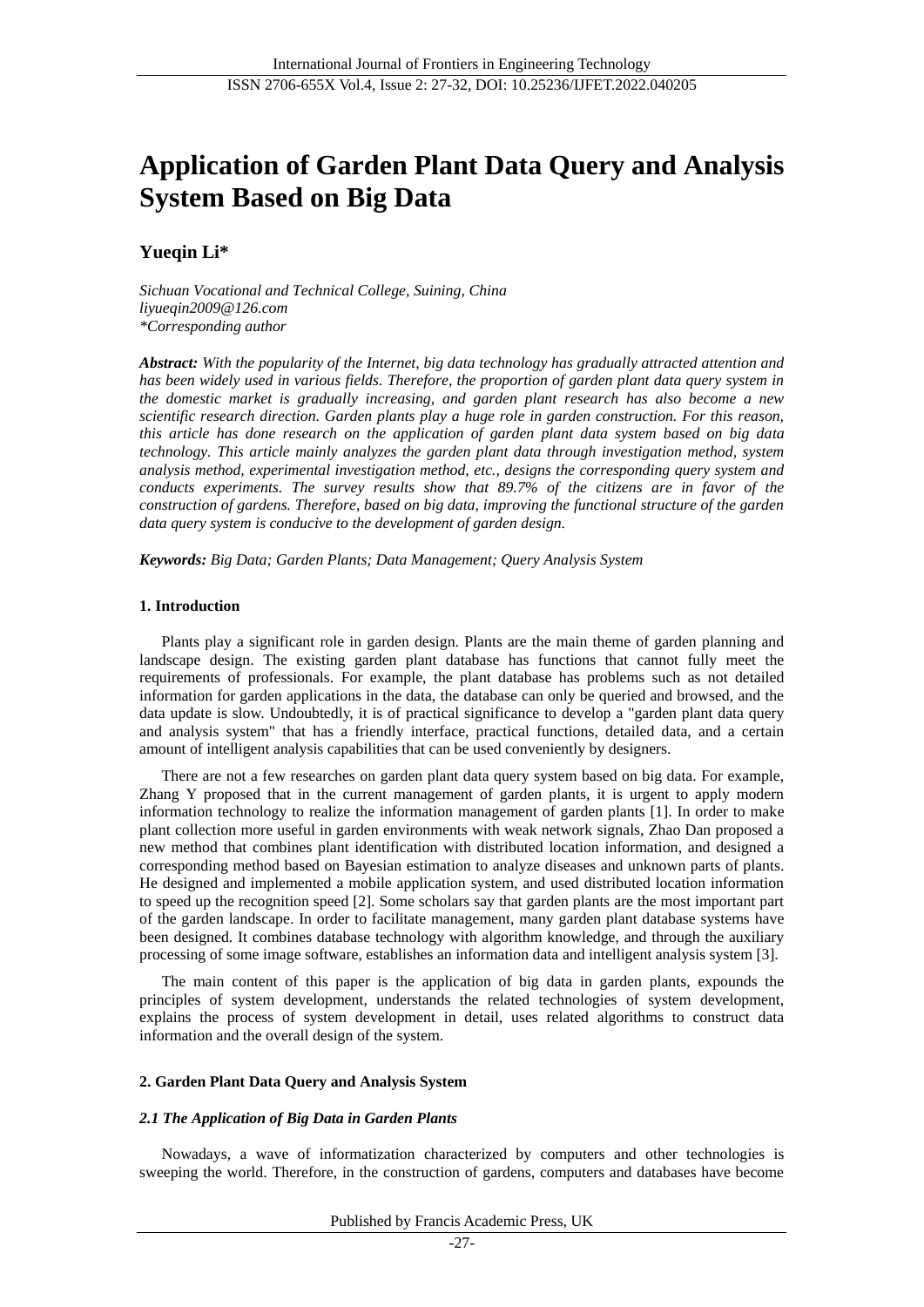# ISSN 2706-655X Vol.4, Issue 2: 27-32, DOI: 10.25236/IJFET.2022.040205

the two major contributions to garden design [4-5].

(1) The application of computer-aided design in gardens

Computer-aided design is widely used in drawing drawings. It greatly improves the efficiency of garden design and reduces the designer's workload. Some auxiliary design software has also appeared in the work of garden plant configuration. Computers can intelligently provide garden designers with plant information, pictures and related materials for easy query and use.

(2) Application of database technology in gardens

Database technology is a data management technology whose purpose is to derive useful information from a large amount of data as a basis for decision-making. The role of the database in garden design is to store some detailed information in the design such as garden plants, and to provide data support for users to search and browse garden information and construction [6-7].

#### *2.2 Principles of System Development*

The system exists as a unified whole. Therefore, in the system design, it is necessary to consider from the perspective of the entire system, and the data collection of the system must be counted and shared globally. At the same time, the system should realize the organic connection between the application information of garden plants in the design.

#### (1) Modular design

Each module shields its own program design and only provides a low-complexity interactive interface to the outside world. The data transfer between modules is realized through the interface. Maintain maximum independence between functional modules. The scale of each functional module is moderate. While realizing componentized software design, it improves the flexibility of system modification and upgrade and ensures the survivability of the system [8-9].

#### (2) Practicality

The system interface and system content should be concise and clear in expression, so that users can obtain the information they want in the shortest time.

#### (3) Scalability

The system is required to have good openness. This requires that the system can be expanded and functionally perfected for the successors.

#### (4) Unity and simplicity

All control names of the front-end query subsystem of the garden plant data query and analysis system are compiled according to: control type abbreviation + purpose; all sub-segments in the back-end database of the garden plant data query and analysis system are made in the form of "function abbreviation + number" Encoding to minimize the number of characters in the field name.

#### (5) Reliability

The design of the system should fully consider the integrity, consistency and validity of the data. For example, deletion of data is prohibited when the data is quoted from outside.

#### *2.3 Technical Methods of System Development*

#### (1) The core idea of the program

The plant configuration in garden landscape design not only needs to pay attention to the adaptability of plants to the environment, but also consider the diversity of the various types of plants configured in the landscape. Generally, the configuration of garden plants is based on the designer's personal experience or related books and materials. Therefore, it is necessary to develop a set of analysis systems that apply design experience and theory to the configuration of garden plants through certain mathematical models and algorithms to make the process of plant configuration more Scientificity and feasibility. Because the environmental factors and ornamental characteristics of plants and regions are different and uncertain, the system uses fuzzy mathematical models to determine the environmental fitness of plants and the landscape richness of plant populations in the plant configuration table [10].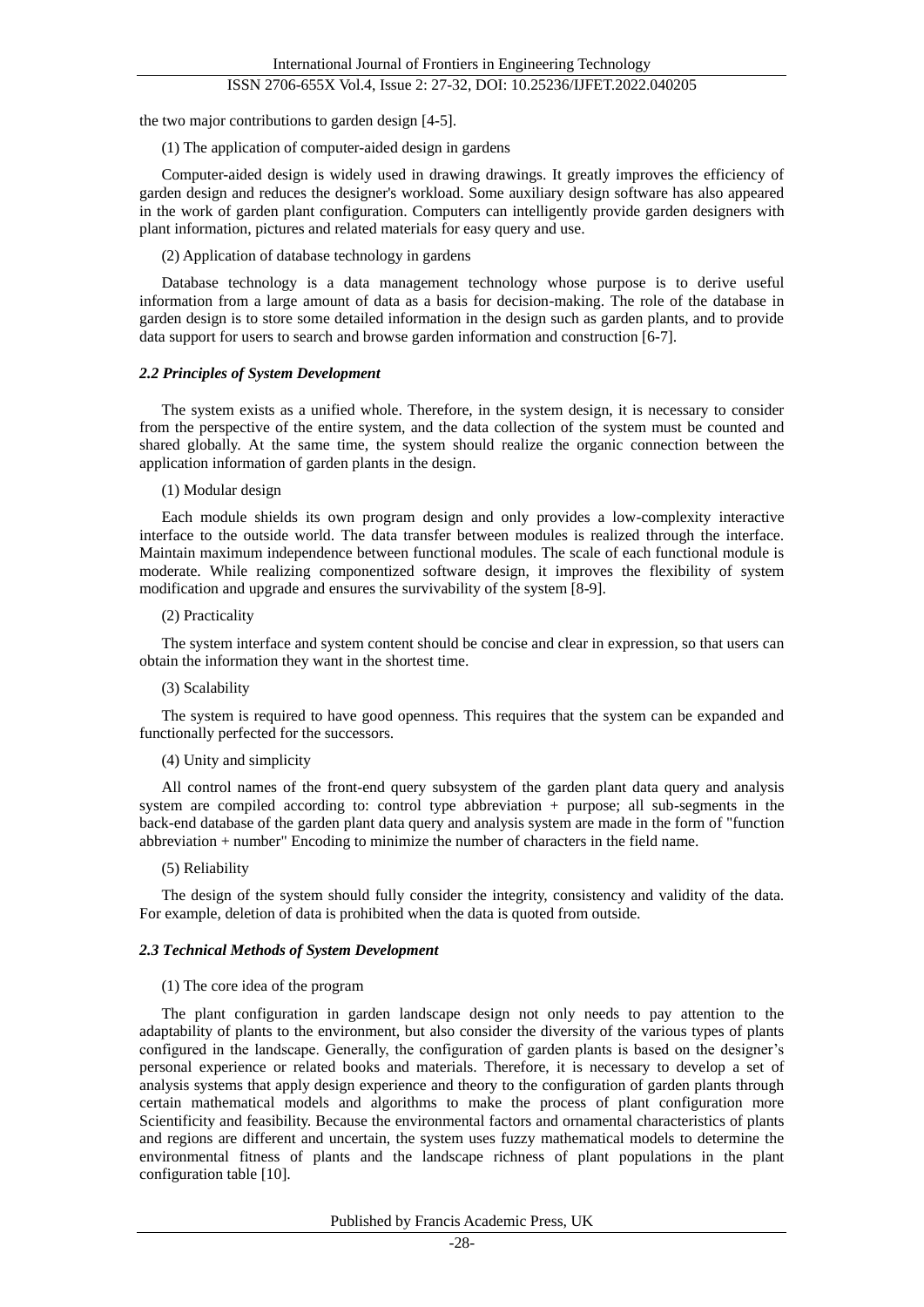#### ISSN 2706-655X Vol.4, Issue 2: 27-32, DOI: 10.25236/IJFET.2022.040205

(2) Programming core technology

1) SQL language, used to access data and query, update and manage relational database systems;

2) API calls to reduce programming tasks;

3) ActiveX controls, embedded in the container host application;

4) Network update and upload data, connect to network server through HT2TP protocol to obtain update information.

#### *2.4 System Development Process*

Software development and maintenance are carried out with engineering ideas and principles, so as to ensure the progress of software development and software reliability [11-12]. The software life cycle can be divided into the following stages:

Software planning: conduct feasibility analysis of software, estimate development cost, etc.

Demand analysis: understand the needs of users and solve the problem of "what to do";

Software analysis: analyze the problems to be solved and propose the best solution;

Coding: According to the results of software analysis, use a certain programming language to implement;

Test: After coding, use a lot of data to test to find out the hidden errors;

Maintenance: After the software is delivered to the user, the software needs to continue to be modified in accordance with the changes in the user's needs.

#### *2.5 Construction of Data Information*

(1) Classification method of plant data

There are many algorithms and models for solving classification problems. Among many algorithms, the Adaboost algorithm has a good feature of "feature selection", which can filter out features that are only valuable for classification from a large number of features.

The prediction model G (m) of the Adaboost algorithm is an additive model of multiple g (m), and the prediction process is as formula (1)

$$
b_{G(m)} = sign(G(m)) = sign(\sum_{v=1}^{\delta} \pi_v g_v(m)) \quad (1)
$$

Input sample set  $\{(a_u, b_u) | u = 1, 2, ..., M\}$ , and  $a_u$  is the feature vector of the sample,  $b_u$  is the corresponding class label. The number of samples is M=M++M-.

Initialize the weight wu of the sample au according to formula (2):

$$
w_{u} = \begin{cases} \frac{1}{2M^{+}}, b_{u} = 1\\ \frac{1}{2M^{-}}, b_{u} = -1 \end{cases}
$$
 (2)

#### *2.6 System Design*

(1) System frame design

The system framework briefly includes three aspects: user interface, data engine, and database, as shown in Figure 1: Calculate the weight of the weak classifier: *g g*  $_{g}$  = In τ τ  $W_e = In^{\frac{1}{1-\frac{1}{2}}$ 1 , and normalized sample weight.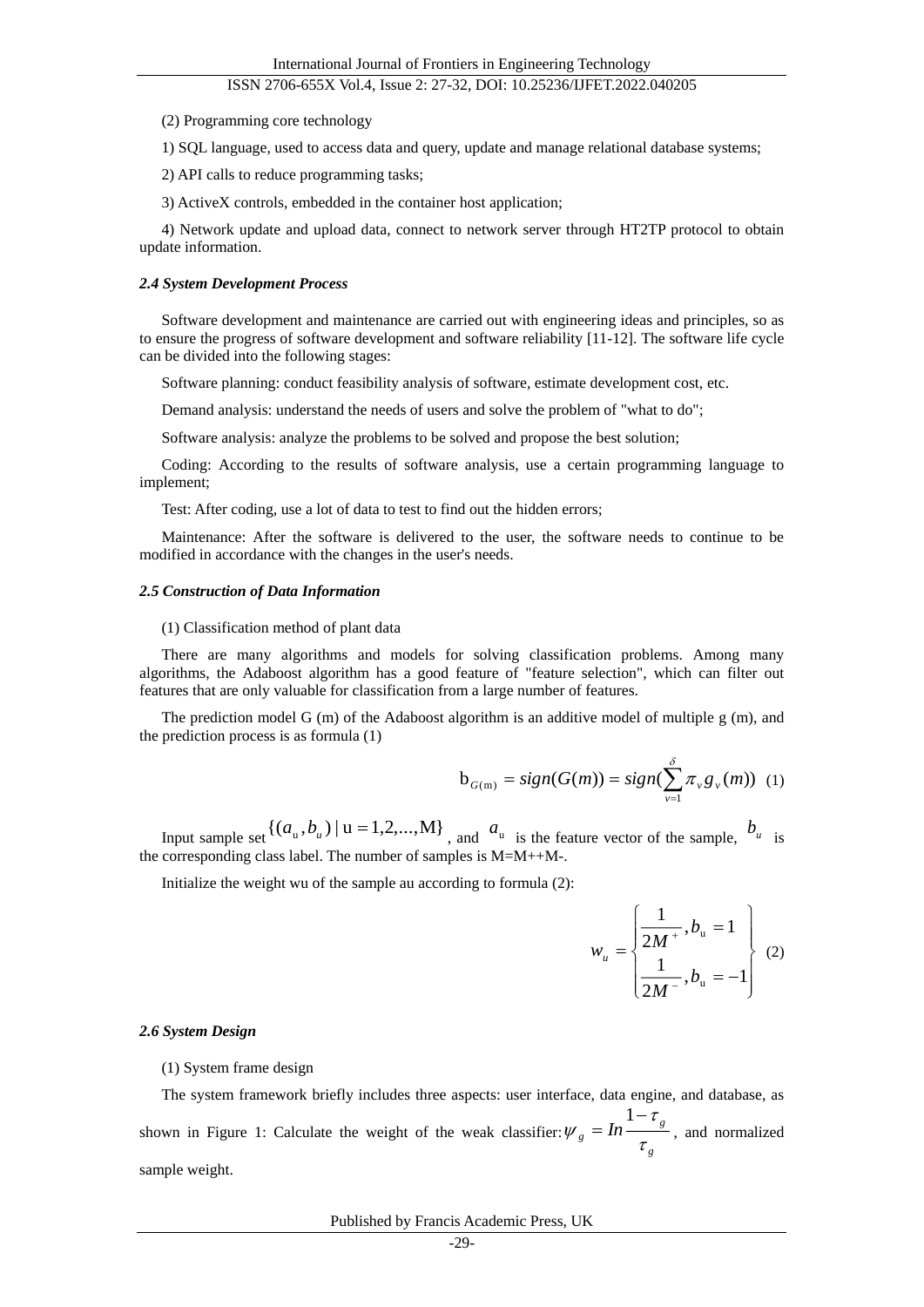

*Figure 1: System structure and the principle of system working*

#### (2) System database design

The core database of the system adopts a relational database. Compared with other models, relational databases have the advantages of easier understanding, easier use, and simpler maintenance. The general SQL language makes it very convenient to operate relational databases.

(3) System structure design

The system is composed of six modules, namely browsing, query, analysis, output, management and help. The details are shown in Figure 2:



*Figure 2: System structure design*

### **3. The Realization of the System**

#### *3.1 Data Collection and Sorting*

The collection of data is divided into two parts: text data and design materials. The design materials are mainly for the documents related to garden design and drawing. After the data collection is completed, the Access database system is used to systematically classify the collected data to establish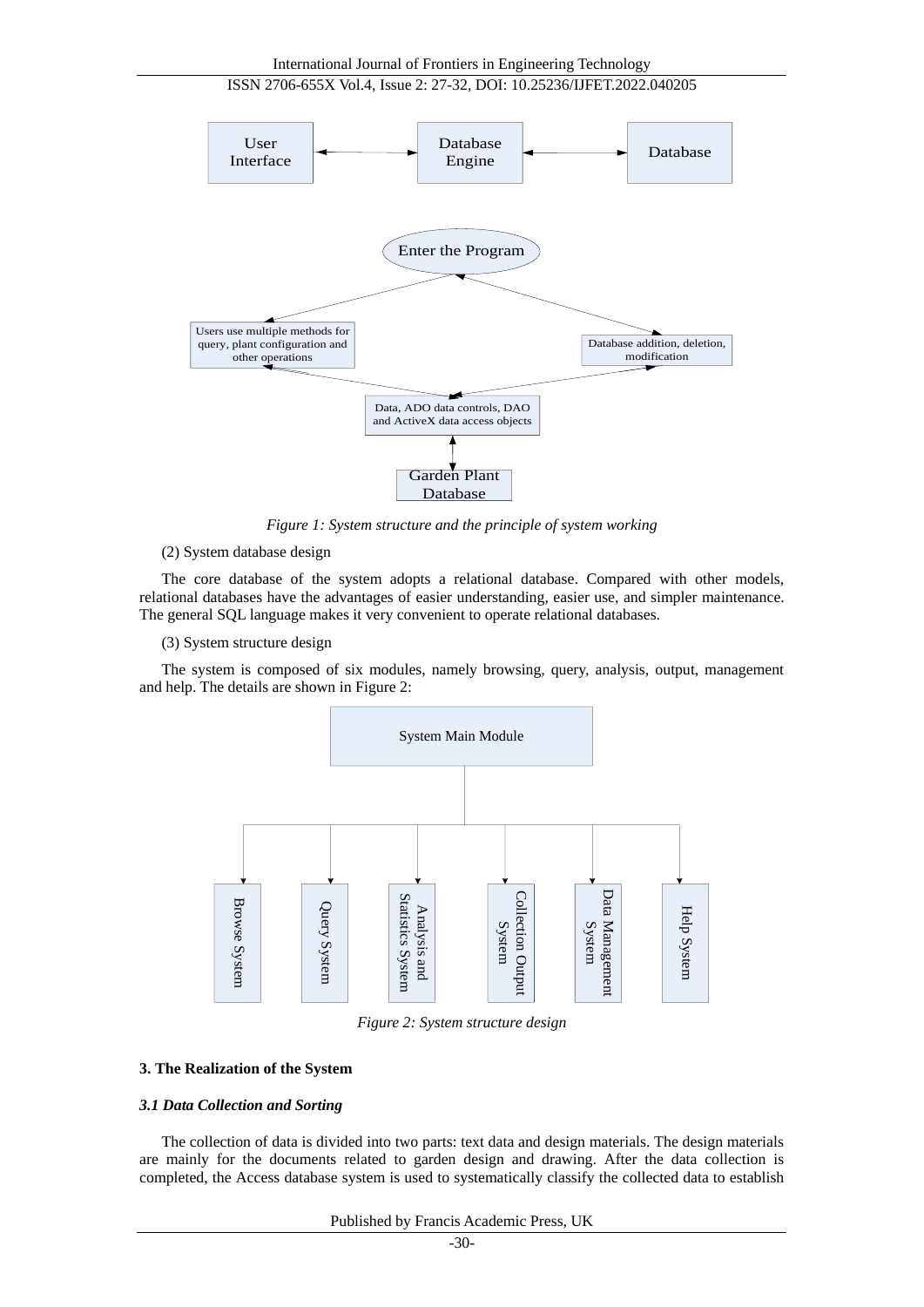a basic database.

#### *3.2 Interface Design*

The system adopts standard windows operation interface. The software is divided into four parts, and all modules are displayed in the main operating window area through sub-forms.

#### *3.3 Function Realization*

(1)Browsing system. Including classification browsing, searching for plant information according to plant taxonomy credits; feature browsing, tree browsing according to the different morphological characteristics of plants in garden applications; plant browsing, according to the pronunciation order of plant names in Chinese List all plants in the database; browse diseases and insects, browse plant diseases and insect pests information, pictures and have the search function.

(2) Inquiry system. Inquiries are divided into professional inquiries and advanced inquiries. Professional query is based on basic information, botanical characteristics, humanistic characteristics, environmental factors, etc. to search. Advanced query is a user-defined query, you can write code to search according to your own needs.

(3) Analysis system. The analysis system is mainly manifested in habitat analysis and comprehensive analysis. Habitat analysis is the analysis of the living environment of plants such as soil, air, temperature, precipitation, and light. Comprehensive analysis is the data analysis of the richness of the garden plant configuration and the landscape effect.

(4) Collection output. Include a list of specific plants.

(5) Data management. The data management module can add, modify, and maintain database information, and can synchronously add data to the network server to update software data.

#### **4. Plant Information for Garden Design**

Garden design can also be called plant landscaping technology under normal circumstances. Plant landscaping is generally based on the types and appearance of natural trees, shrubs, herbs and other plant communities, through a certain artistic structure, combined with colors, lines, etc. to design, forming a series of beautiful scenery lines. Table 1 shows the requirements of three different vegetation landscapes on soil, temperature, water, light, etc., and the specific conditions of whether they are affected by pests:

|               | Soil             | Temperature  | Moisture | Illumination     | Pests |
|---------------|------------------|--------------|----------|------------------|-------|
| Natural trees | Lax Requirements | Warm or High | Damp     | dark             |       |
|               |                  | Temperature  |          |                  |       |
| Shrubs        | Lax Requirements | Cool         | Drv      | Plenty of Light  |       |
| Herbs         | Lax Requirements | Warm         | Moist    | Lax Requirements |       |

*Table 1: The external growth environment of different vegetation*

As shown in Table 1, natural trees have higher requirements for temperature, them like high temperature and warmth, and them like humidity, so they are suitable for growing in a dark environment. Shrubs like to be cool, dry, and have plenty of light. Herbs need a warm, humid environment and do not require high light. Moreover, the three plant species do not have high requirements on the soil, and they can grow if they are suitable, and they are all afraid of the influence of insect pests.

Different vegetation has different requirements for the external environment. Therefore, the design of garden landscape should also consider the different conditions of vegetation. Therefore, the rational configuration of the plant landscape is the basis for realizing the ecological functions of the garden. The following aspects should be considered when designing a garden:

(1) Give full play to the comprehensive role of garden plants. It not only has the function of beautifying the environment, but also brings economic benefits.

(2) Handle the inter-species relationship well. Familiar with the growth environment of various trees, and design the distribution of vegetation in districts.